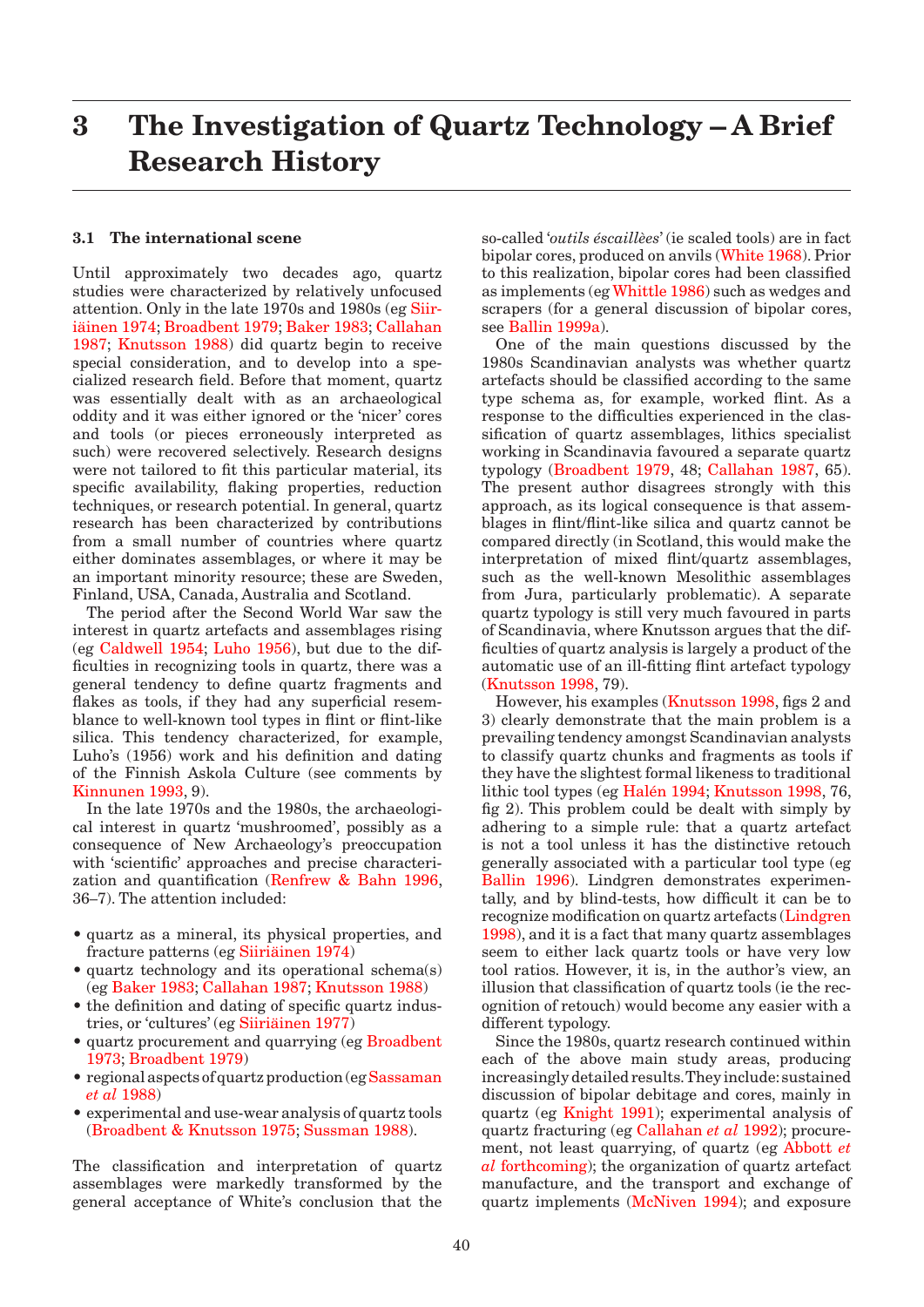<span id="page-1-0"></span>to fire and possible heat-treatment of quart[z \(Gonick](#page-3-0)  [2003\).](#page-3-0) In recent years, social aspects of quartz use have been added to the list of themes, focusing on the raw material's use in the ritual sphere ([eg Taçon](#page-7-0)  [1991\),](#page-7-0) as well as its presence on, and distribution across, settlement sites (eg Bang-Andersen 1998; [Rankama 2002\).](#page-6-0)

Though the low number of quartz analysts worldwide forced researchers to seek inspiration outside the borders of their own country ('go international'), communication between quartz specialists has generally been hampered by the vast distances separating people, as well as the publication of quartz literature in a multitude of national and local periodicals. With the continued development of the Internet, in conjunction with increasingly fast computers and connecting networks (eg the Broadband), this problem is in the process of evaporating. More and more quartz papers are now being published directly on 'the Net' ([eg McNiven 1994\),](#page-5-0)  and it is today very easy to get in touch with colleagues and fellow specialists throughout the world, for instance in the form of email.

By this means, the author managed to establish contact with quartz analysts in, among other countries, USA, Canada and Finland, and it was possible to substantially increase the sum of available quartz reference material for the present paper. In the wider picture, it allowed the author to communicate with relevant individuals in the USA, who are now planning and organizing a future international quartz conference.

## **3.2 Scottish quartz research**

With a few exceptions, Scottish quartz research developed along the lines summarized above, and, in the first half of the 20th century, quartz was mostly recovered on a selective basis (eg [Calder 1956;](#page-2-0) [Hamilton 1956\).](#page-4-0) However, a small number of Scottish analysts were ahead of their time, and Lebour, for instance, discussed social aspects of quartz use as early as 1914 (quartz pebbles recovered from burial and ritual sites), whereas Lacaille dealt with the fracture patterns of quart[z \(Lacaille 1938\)](#page-4-0) long before the Scandinavian experimental initiatives in this are[a \(Knutsson 1988;](#page-4-0) [Callahan](#page-2-0) *et al* 1992).

As a consequence of the distinctive quartz dominance in parts of the country, such as the Western Isles, this raw material saw a steady interest from the archaeological community, not least from AD Lacaill[e \(Morrison 1986\).](#page-5-0) Raised in Glasgow, Lacaille had a natural interest in the west of Scotland, and, during his years in Scottish archaeology, several quartz assemblages were presented and discussed (see bibliography in [Morrison 1986\),](#page-5-0) although in the 'broad-brush style' of the period. One of his first academic papers dealt with a small quartz surface collection from Ward Hill on Shetland [\(Lacaille 1933\), an](#page-4-0)d over the next two decades he discussed, *inter alia*, important quartz assemblages from Berie Sands on [Lewis \(Lacaille 1937\),](#page-4-0) and Morar in Inverness-shire (Lacaille 1951).

Though Lacaille did not die until 1971, his Scottish production more or less seized in the mid 1950s, after the publication of his greatest work, *The Stone Age in Scotland* [\(Lacaille 1954\). I](#page-4-0)n terms of quartz research, the 1950s was characterized by extensive surveys and excavation activity on Shetland, where the investigation of prehistoric stone structures, such as Neolithic and Bronze Age houses and burial monuments, as well as Iron Age brochs, led to the presentation of new quartz assemblages. Calder carried out surveys for the Royal Commission's *Inventory for the County of Shetland*, and in his papers in the *Proceedings of the Society of Antiquaries of Scotland* [\(Calder 1956; Calder 1964\) he](#page-2-0) presented many finds in quartz. His more substantial assemblages were characterized and discussed (by [Henshall 1956\).](#page-4-0) Hamilton published quartz sub-assemblages from the Bronze Age and Early Iron Age layers of the Jarlshof broch in southern mainland Shetland [\(Hamilton 1956\).](#page-4-0) 

Quartz reports from the inter-war period and the early post-war years are generally characterized by 'broad strokes of the brush'. In most cases, the authors presented the assemblages in terms of their general characteristics, rather than by precisely quantifying whole assemblages, and complete finds lists basically do not exist. This trend changed with the onset of the 1970s (the introduction of New Archaeology), and the commencement of Mercer's 'Jura Project', during which the Mesolithic chronology of the Isle of Jura was investigated and discussed (Mercer 1968; Mercer 1970; Mercer 1971; [Mercer 1972; Mercer 1974; Mercer 1980; Mercer](#page-5-0)  & Searight 1986). Mercer's main approach was to combine typological evidence with information regarding local shoreline displacement. His methodology represents a step forward, compared to the work of the archaeologists of the thirties, forties and fifties, as assemblages are now recovered in total, and the finds are characterized precisely, type by type, and with the inclusion of complete finds lists.

Unfortunately, Mercer chose to present the finds in various raw materials (flint, quartz, pitchstone and bloodstone) *en masse*, and, though he details the amounts of flint and quartz recovered from the individual sites (in pounds and ounces), it is not possible to assess whether the various raw materials are contemporary, and whether they may have been reduced by the application of one or the other percussion technique. Another major problem to the interpretation of quartz assemblages recovered during the seventies and early eighties is the lack of precise recording of finds, making it impossible to carry out chronological controls as well as distribution analysis of the retrieved material.

In the 1980s and the 1990s, Scottish quartz research developed much along the same lines as Scandinavian and American quartz studies (see above). The physical properties of quartz, and its distribution throughout Scotland, was dealt with in